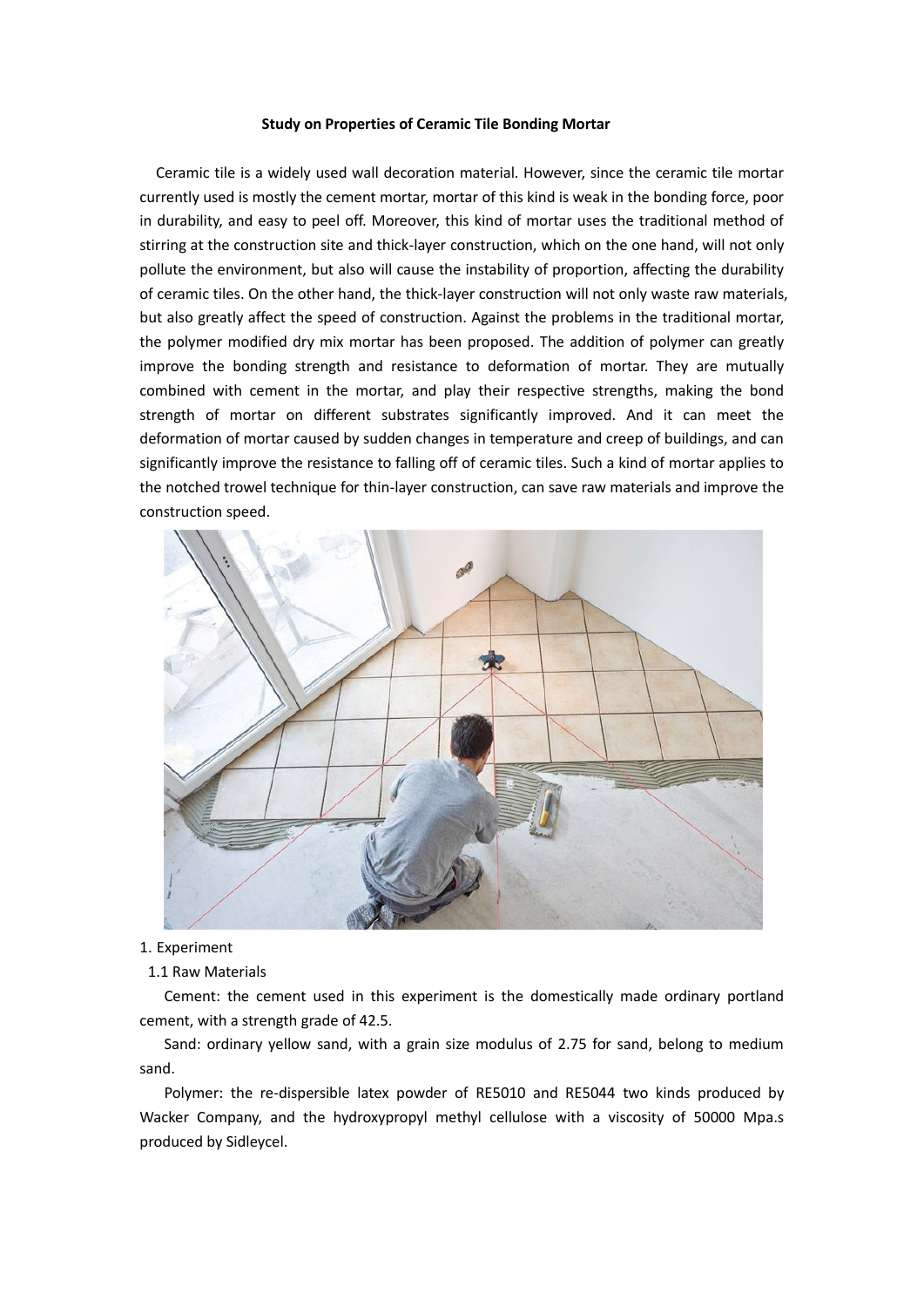## 1.2 Test Methods

The experiment of compressive strength and consistency is conducted referring to JGJ70-90 "Test Methods for the Basic Performance of Building Mortar". The flexural strength is tested according to the method of "Detection of Cement Mortar Strength". The test of dry shrinkage is conducted referring to JGJ51- 90 "Technical Specification for Lightweight Aggregate Concrete", with the size of test piece 40mm x 40mm x 160mm.

 The test piece of adhesive mortar prepared in the experiment should first be cured for 28 d in the standard curing box, then dried for 20 h in an oven at 50  $°C$ , and then soaked in water for 4 h, so repeated for 60 cycles, and finally conduct the performance test of specimens. The experiment of bond strength refers to the experimental method of bond strength recommended by the Institute of Japanese Materials Science, and the bond strength is given by the bonding flexural strength. The experiment of bond strength uses the prism sample of 160mm x 40mm x 40mm. Put the sample of ordinary mortar made earlier cured to the age of 28 d, cut into two halves, the other half to make the sample respectively with ordinary mortar or polymer mortar, shown in Figure 1. Then by natural curing to a certain age, conduct testing and calculating by reference to the test methods above for the flexural strength of cement mortar.



# 1.3 Determination of Orthogonal Experimental Design and the Best Solution

1.3.1 Selection of Factors and Levels

 This test uses the orthogonal design experiment of three levels and four factors, shown in Table 1. The selected factors are: RE5010, RE5044 and the dosage of cellulose ethers (%). The levels respectively are: RE5010, RE5044 an[d hydroxypropyl methyl cellulose ether.](http://celluloseether.com/)

| Levels |          | (B)RE5044/% | (C)Cellulose |
|--------|----------|-------------|--------------|
|        | RE5010/% |             | Ether        |
|        | 1.2      | 1.2         | 0.05         |
|        | 1.5      | 1.5         | 0.10         |
|        | 1.8      | 1.8         | 0.15         |

Table 1 Orthogonal Factors and Levels

## 1.3.2 Test Results and Differential Analysis

 L9 orthogonal experiment table is used for the experiment for the bond strength of ceramic tile bonding mortar, and the results are shown in Table 2.

Table 2 Test Result and Its Intuitive Analysis

| W.<br>. .<br>$\sim$ |  |  | 11V |
|---------------------|--|--|-----|
|                     |  |  |     |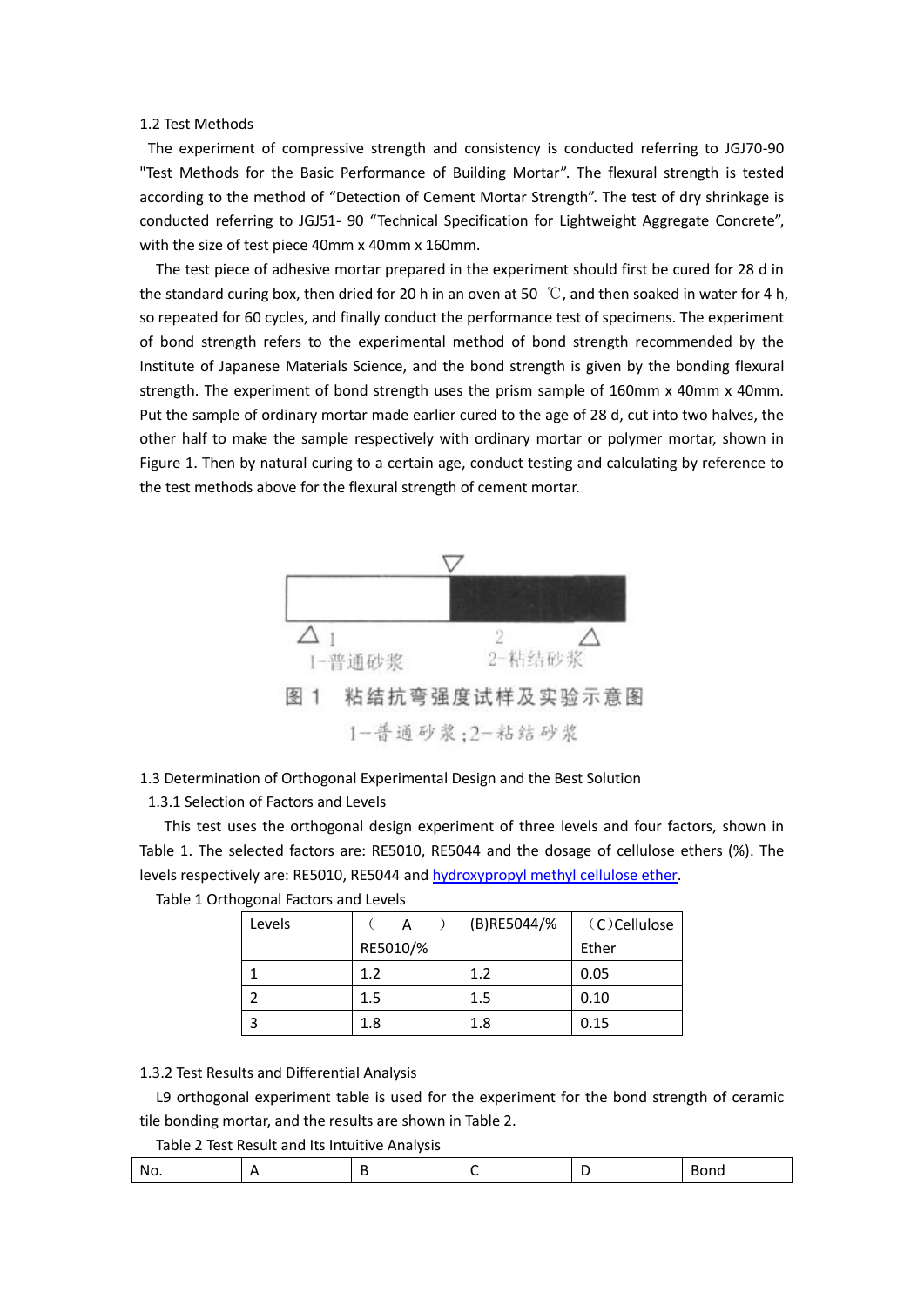|                |                |                                              |                |                | Strength |  |
|----------------|----------------|----------------------------------------------|----------------|----------------|----------|--|
|                |                |                                              |                |                | 28d/MPa  |  |
| $\mathbf{1}$   | $\mathbf{1}$   | $\mathbf{1}$<br>$\mathbf{1}$<br>$\mathbf{1}$ |                | 4.6            |          |  |
| $\overline{2}$ | $\mathbf{1}$   | $\overline{2}$                               | $\overline{2}$ | $\overline{2}$ | 5.1      |  |
| 3              | $\mathbf{1}$   | 3                                            | 3              | 3              | 5.35     |  |
| 4              | $\overline{2}$ | $\mathbf 1$                                  | $\overline{2}$ | 3              | 4.88     |  |
| 5              | $\overline{2}$ | $\overline{2}$                               | 3              | $\mathbf{1}$   | 5.4      |  |
| 6              | $\overline{2}$ | $\overline{3}$                               | $\mathbf 1$    | $\overline{2}$ | 4.75     |  |
| $\overline{7}$ | $\overline{3}$ | $\mathbf{1}$                                 | $\overline{3}$ | $\overline{2}$ | 5.01     |  |
| 8              | 3              | $\overline{2}$                               | $\mathbf 1$    | 3              | 4.8      |  |
| 9              | $\mathbf{3}$   | 3                                            | $\overline{2}$ | $\mathbf{1}$   | 4.925    |  |
|                |                |                                              |                |                |          |  |
| K1             | 15.05          | 14.49                                        | 14.15          | 14.92          |          |  |
| K <sub>2</sub> | 15.03          | 15.3                                         | 14.905         | 14.86          |          |  |
| K3             | 14.73          | 15.02                                        | 15.76          | 15.03          |          |  |
|                |                |                                              |                |                |          |  |
| K1             | 5.01           | 4.83                                         | 4.71           |                |          |  |
| K <sub>2</sub> | 5.01           | 5.1                                          | 4.96           |                |          |  |
| K3             | 4.91           | 5.00                                         | 5.25           |                |          |  |
| $\sf R$        | 0.31           | 0.81                                         | 1.61           | 0.17           |          |  |

It can be seen from Table 2 that the three factors A, B, C on the test results are in the order  $C\rightarrow B$  $\rightarrow$  A.

In the case without considering the interaction, the best solution should take the level corresponding to the K value of each factor, i.e., A1B2C3, namely, the adding amount of 1.2% for RE5010, the adding amount of 1.5% for RE5044, and the adding amount of 0.15% for cellulose ethers.

# 2. Results and Analysis of Performance Test

2.1 Basic Mechanical Properties

 Use the best solution to test the comprehensive properties of ceramic tile bonding mortar, and the results are shown in Table 3.

| of<br>Types | Consistency | Water         | Flexural |      | Compressive |       | Flexural-Comp |       | Flexural |
|-------------|-------------|---------------|----------|------|-------------|-------|---------------|-------|----------|
| Mortar      | /cm         | Retention     | Strength |      | Strength    |       | ressive Ratio |       | Strength |
|             |             | Rate/kg/ $m2$ | 7d       | 28d  | 7d          | 28d   | 7d            | 28d   |          |
| Ordinary    | 6.7         | 0.291         | 5.95     | 7.72 | 37.71       | 45.63 | 0.158         | 0.169 | 2.35     |
| Mortar      |             |               |          |      |             |       |               |       |          |
| Adhesive    | 6.9         | 0.137         | 5.4      | 5.9  | 17.94       | 28.58 | 0.301         | 0.206 | 5.48     |
| Mortar      |             |               |          |      |             |       |               |       |          |

Table 3 Basic Physical and Mechanical Properties of Binding Mortar /MPa

When the water-cement ratio of binding mortar is controlled at 0.44, its consistency is greater than that of ordinary mortar, and the water retention is much better than that of ordinary mortar. It explains that the dry mix binding mortar has better construction workability than ordinary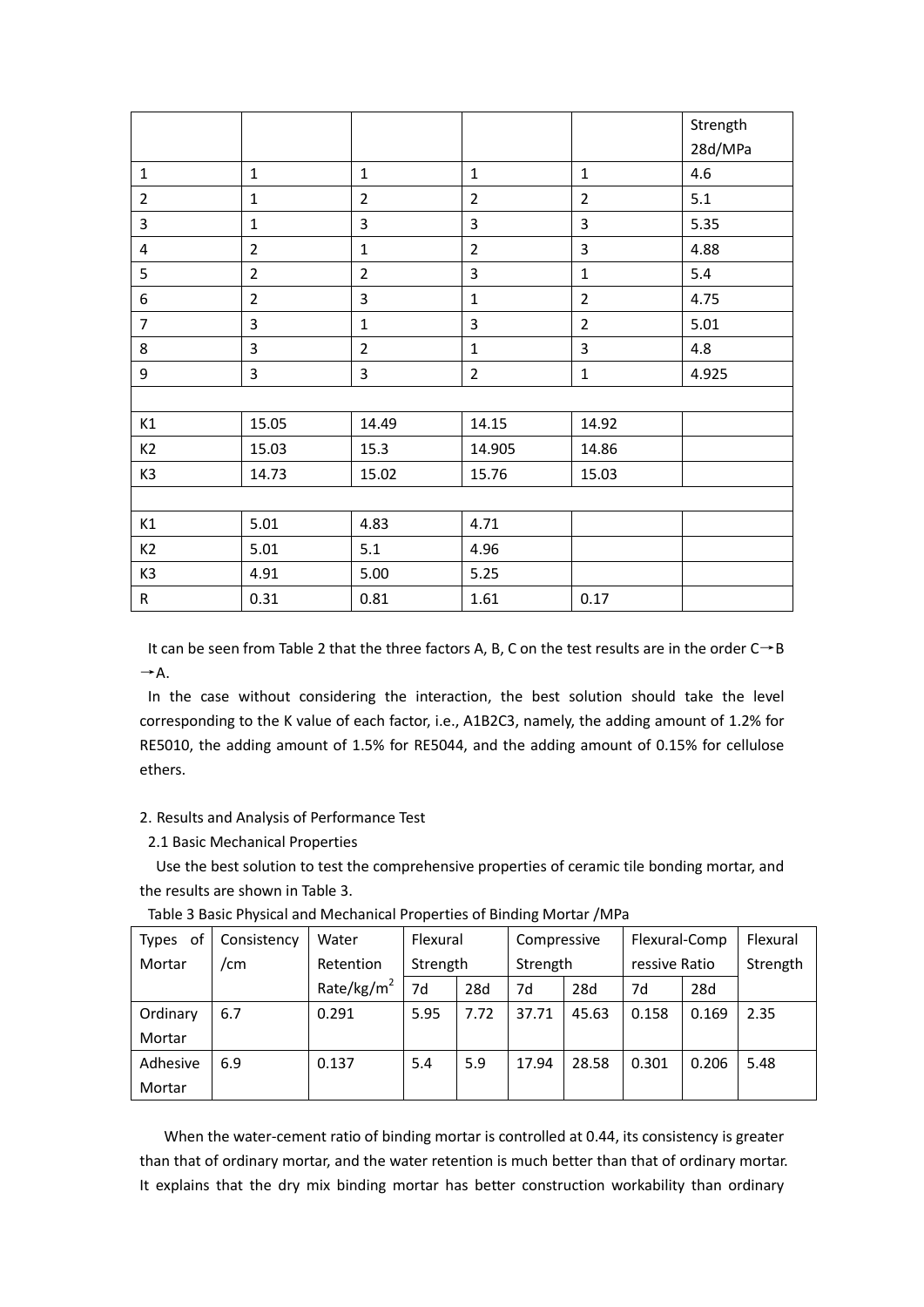mortar, and can meet the requirement of thin-layer construction. Moreover, the dry mix ceramic tile adhesive mortar has better mechanical properties. Although the compressive strength and flexural strength is lower than those of ordinary mortar, the flexural-compressive ratio is much superior to that of ordinary mortar. For 7d, the flexural-compressive ratio has been increased by 90.5% than ordinary mortar, and for 28 d, the flexural-compressive ratio has been increased by 21.89%. This shows the flexibility of the adhesive mortar is far superior to ordinary mortar. The bond strength of adhesive mortar has been greatly improved. The bond strength of 28 d reaches up to 5.48 MPa, 2.33 times that of ordinary mortar. Especially when damaged, ordinary mortar is damaged more from the interface between the mortar and substrate, while the damage of adhesive mortar mostly occurs inside the substrate of mortar, which indicates that the bonding between adhesive mortar and the substrate is very firm. Under normal circumstances, the phenomenon of decorative brick peeling off due to the lack of adhesive force will not occur.

2.2 Study on Weather Resistance

 Ceramic tile bonding mortar is more used for the bonding ceramic tiles of exterior wall, often affected by the dry and wet role, so changes will also take place in the bonding between it and substrate, as well as its own strength, which will directly affect its weather resistance. Table 5 is the comparison of the mechanical properties of mortar after 60 wet and dry cycles.

| Mortar                 | Benchmark Bond | Strength Loss/% | Length Loss | Surface                |  |
|------------------------|----------------|-----------------|-------------|------------------------|--|
|                        | Strength/MPa   |                 |             | Condition              |  |
| <b>Ordinary Mortar</b> | 2.35           | 4.51            | 0.75        | little<br>peeling<br>A |  |
|                        |                |                 |             | off<br>the<br>on       |  |
|                        |                |                 |             | surface                |  |
| <b>Adhesive Mortar</b> | 5.48           | 2.31            | 0.23        | Intact                 |  |

|  |  | Table 5 Basic Physical Properties of Adhesive Mortar |
|--|--|------------------------------------------------------|
|--|--|------------------------------------------------------|

 As can be seen from Table 5, the effects of 60 dry and wet cycles are more serious on ordinary mortar, but relatively smaller on the adhesive mortar. After 60 wet and dry cycle test, although the bond strength of adhesive mortar has been decreased, it is slight, and can also ensure better bonding with the ceramic tile surface. Ceramic tile bonding mortar has the excellent properties above, on the one hand since the addition of compound admixture enables the mortar itself to have better bond strength. The reason is that when the polymer is in contact with water, the hydrophilic polymer and the liquid phase of cement suspension will penetrate together into the substrate pores and capillary, and the polymer will form films inside the pores and capillary and firmly adsorbed on the substrate surface, thus ensuring good bond strength between the cementing material and the substrate.

And the film-formed polymer will obviously form secondary adhesion complexes, distributed between the mortar and the substrate in the form of bridge bonds and apertured polymeric films, absorb and transmit energy, macroscopically showing the improvement of adhesive force. On the other hand, the addition of polymer enables the mortar to to have a better ability to adapt to the shrinkage deformation of substrate. When shrinkage and expansion occur during the wet and dry cycles of mortar, due to the high flexibility and elasticity of adhesive mortar, it can transmit the stress generated at the interface, thereby preventing the loss of adhesive force. Furthermore,